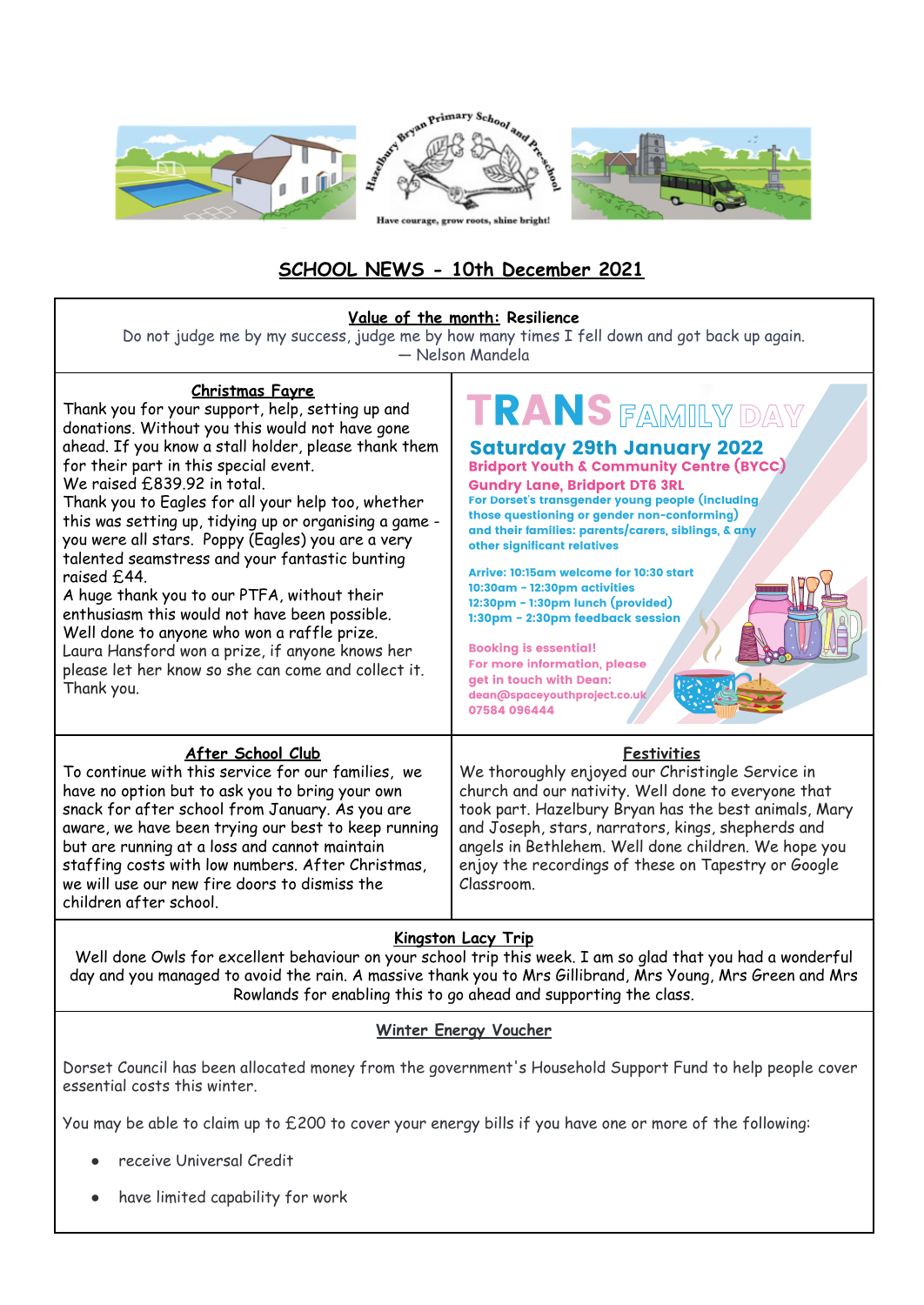earn below the free school meals and free prescription threshold

Please see their website for more information and to apply for the voucher https://www.dorsetcouncil.gov.uk/emergencies-severe-weather/emergencies/coronavirus/reaching-out/reachi ng-out-financial-and-emotional-support-during-covid-19

### **COVID Update**

After the governments update on 8th December please find key points from DfE below:

**Attendance** School attendance remains mandatory and all the usual rules continue to apply. Enabling children and young people to attend their education setting regularly continues to be a national priority. As usual, schools are able to grant leaves of absence for pupils in exceptional circumstances.

**Testing** We strongly encourage all those involved in education and childcare settings to continue regular testing (LFD not PCR) and reporting their results.

Settings are strongly encouraged to ask parents, guardians and other visitors to take a lateral flow device (LFD) test before entering the setting. We have limited volunteers in school at present but will ask if you could take a test before coming into school. Your support is valuable.

**Isolation** All individuals who have been identified as a close contact of a suspected or confirmed case of the Omicron variant of COVID-19, irrespective of vaccination status and age, will be required to self-isolate and asked to book a PCR test.

The Government plans to introduce Daily Contact Testing as soon as possible as an alternative to self-isolation for contacts of positive Omicron cases who are fully vaccinated or under the age of 18 years and 6 months.

I am so pleased that we have, so far, managed to stay open. A massive thank you to the staff for being flexible, dedicated and working additional hours in order to make this possible. Stay safe over Christmas and we look forward to a fresh start in January.

## **Pot of Gold and Credit Zone winners!!!!!!**

A massive well done and congratulations to:

Richard, Daniel, Monty and Albert - Kestrels and Finley MS - Owls. Who have worked hard to reach their Pot of Gold.

Lily K - Eagles who has worked hard to reach her silver award.

We are really proud of you. Keep up the hard work!

### **Learner of the week...**

**Barn Owls:** Alice for amazing listening and following of instructions. **Owls:** The whole class for excellent behaviour on their school trip. **Kestrels:** Ellie for showing amazing courage on stage. **Hawks:** Ethan for his contribution in class **Eagles:** Lily T for excellent concentration and making sensible choices.

**Attendance**

Please work with us to ensure your child is in school every day. You must report any absence to the school office by 9.15am.

| Class:   | Week beginning:       |
|----------|-----------------------|
| Owls     | 100% - WELL DONE OWLS |
| Kestrels | 94.7%                 |